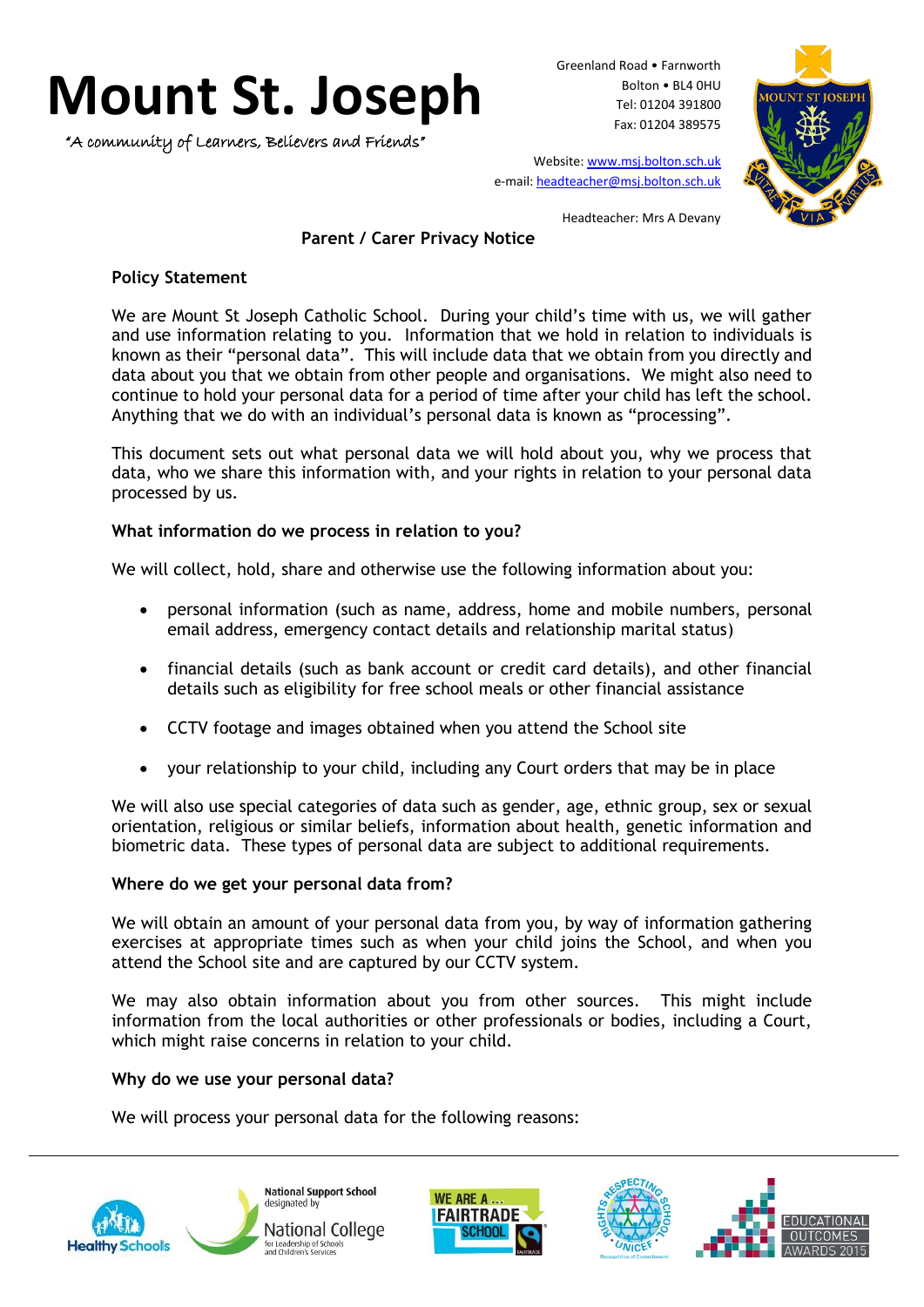- 1. Where we are required by law, including:
	- To provide reports and other information required by law in relation to the performance of your child
	- To raise or address any concerns about safeguarding
	- To the Government agencies including the police
	- To obtain relevant funding for the school
	- To provide or obtain additional services including advice and/or support for your family
- 2. Where the law otherwise allows us to process the personal data as part of our functions as a School, or we are carrying out a task in the public interest, including:
	- To confirm your identity
	- To communicate matters relating to the School to you
	- To safeguard you, our pupils and other individuals
	- To enable payments to be made by you to the School
	- To ensure the safety of individuals on the School site
	- To aid in the prevention and detection of crime on the School site
- 3. Where we otherwise have your consent

Whilst the majority of processing of personal data we hold about you will not require your consent, we will inform you if your consent is required and seek that consent before any processing takes place.

## **Why do we use special category personal data?**

We may process special category personal data in relation to you for the following reasons:

- 1. Where the processing is necessary for reasons of substantial public interest, including for purposes of equality of opportunity and treatment, where this is in accordance with our Data Protection Policy.
- 2. Where the processing is necessary in order to ensure your health and safety on the School site, including making reasonable adjustments for any disabilities you may have.
- 3. Where we otherwise have your explicit written consent.

There may also be circumstances where we need to use your information in relation to legal claims, or to protect your vital interests of those of your child, and where it is not possible to seek your consent.

#### **Failure to provide this information**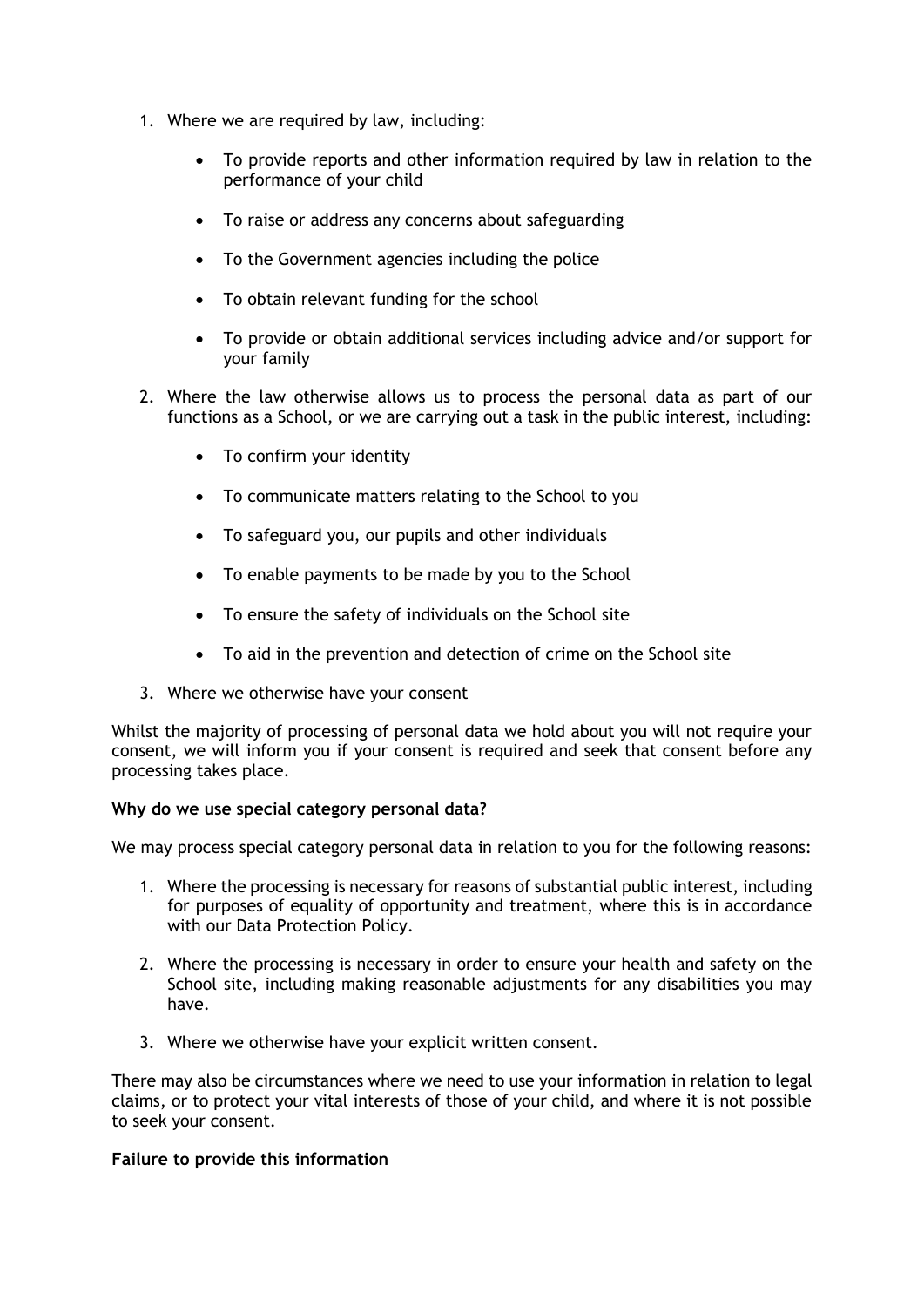If you fail to provide information to us we may be prevented from complying with our legal obligations.

## **How long will we hold your personal data for?**

We will hold your personal data only for as long as necessary. How long we need to hold on to any information will depend on the type of information. For further detail please see our Retention and Destruction Policy.

#### **Who will we share your personal data with?**

We routinely share information about you with:

- Local authorities, to assist them in the exercise of their responsibilities in relation to education and training, youth support and safeguarding purposes
- The Department for Education [and/or the Education and Skills Funding Agency], in compliance with legal obligations of the school to provide information about students and parents as part of statutory data collections
- Contractors, such as payment processing providers to enable payments to be made by you to the School

The Department for Education may share information that we are required to provide to them with other organisations. For further information about the Department's data sharing process, please visit: [https://www.gov.uk/guidance/data-protection-how-we-collect-and](https://www.gov.uk/guidance/data-protection-how-we-collect-and-share-research-data)[share-research-data.](https://www.gov.uk/guidance/data-protection-how-we-collect-and-share-research-data)

Contact details for the Department can be found at [https://www.gov.uk/contact-dfe.](https://www.gov.uk/contact-dfe)

Local authorities may share information that we are required to provide to them with other organisations. For further information about Bolton MBC local authority's data sharing process, please visit:<https://www.bolton.gov.uk/website/pages/Dataprotection.aspx>

Contact details for Bolton MBC local authority can be found at [https://www.bolton.gov.uk](https://www.bolton.gov.uk/)

#### **Your rights in relation to your personal data held by us**

You have the right to request access to personal data that we hold about you, subject to a number of exceptions. To make a request for access to your personal data, you should contact:

Mrs N Samuel at [samueln@msj.bolton.sch.uk](mailto:samueln@msj.bolton.sch.uk)

Please also refer to our Data Protection Policy for further details on making requests for access to your personal data.

You also have the right, in certain circumstances, to:

- Object to the processing of your personal data
- Have inaccurate or incomplete personal data about you rectified
- Restrict processing of your personal data